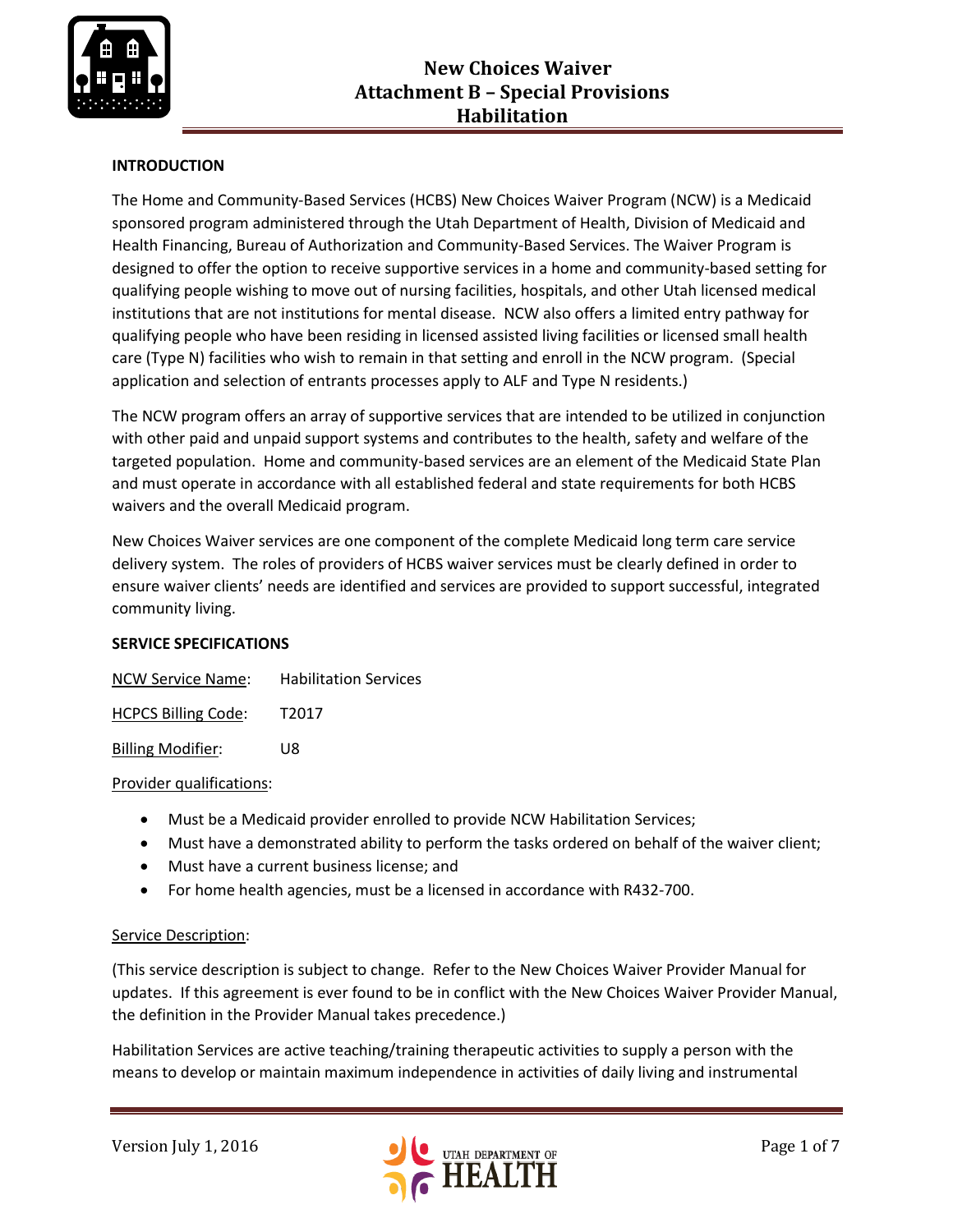

activities of daily living, socialization and adaptive skills necessary to reside successfully in home and community-based settings.

Specific services include teaching/retraining the following skills:

- a) Daily living skills (grooming, personal hygiene, cooking, nutrition, health and mental health education, money management and maintenance of their living environment);
- b) Social skills (including appropriate use of community services); and
- c) Development of appropriate personal support networks and therapeutic recreational services which are focused on therapeutic intervention rather than diversion.

While it is recognized that observation of skills learned is a critical component of habilitation services, the expectation is that active teaching/training/therapeutic intervention will comprise the majority of each unit of service. This service is not intended to be vocational rehabilitation services, pre-vocational services, supported employment services, companion services or attendant care services and should not be used for any of these purposes.

#### General Requirements:

By signing this attachment, provider agrees to additional terms and conditions as outlined below:

- A. Provider will report any negative or critical incident or incidents likely to receive media or legislative scrutiny involving a NCW client to the client's case management agency or to the New Choices Waiver program office immediately. This includes but is not limited to medication errors, falls, injuries, missing persons, abuse, neglect, exploitation, unexpected hospitalizations, unexpected deaths, Adult Protective Services (APS) or law enforcement involvement, and other similar incidents that raise concern for client safety. As required by law, provider will also report any suspected or actual incidences of abuse, neglect or exploitation to APS or to local law enforcement.
- B. Provider will accept the NCW Medicaid rate as payment in full, and the provider shall not bill the client nor their families an additional fee for services rendered.
- C. Provider will interact with each NCW client's designated case management agency and participate in the person-centered care planning process when requested by the client or their representative.
- D. Provider will review Service Authorization Forms received from waiver case management agencies and will return a signed copy to the case management agency. Service authorizations indicate the amount, duration and frequency of services that are authorized based on the assessment of each client's needs and are subject to approval by the State Medicaid Agency. The authorized HCPCS, number of units, frequency and duration will appear in the service authorization and providers shall not render services to waiver clients until a service authorization has been received and properly executed by both the designated waiver case

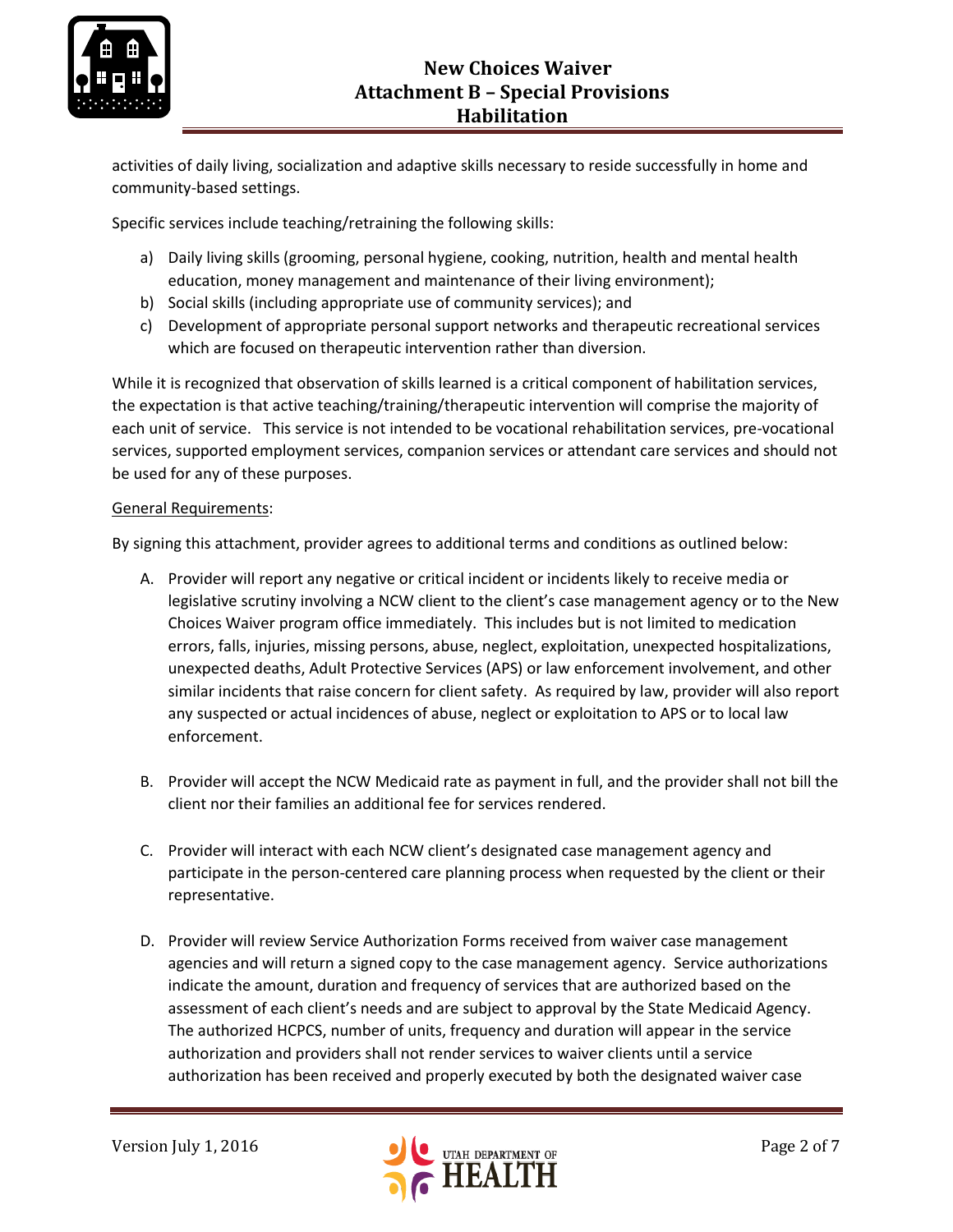

# **New Choices Waiver Attachment B – Special Provisions Habilitation**

management agency representative and the provider. Service authorizations are valid for a maximum of one year even if the "end date" on the form is left blank. Claims paid for waiver services for dates of service outside of the date span listed in the service authorization will be recovered. Claims paid for waiver services that exceed the number of units or frequency than was authorized in the service authorization will be recovered. Claims paid for HCPCS codes that were not authorized in the service authorization will be recovered.

- E. Service authorizations are not a guarantee of payment.
- F. Service authorizations are automatically nullified immediately upon any of the following events taking place:
	- The NCW client elects to change to a different NCW provider
	- The NCW client elects to altogether discontinue receiving the services that the provider offers
	- The NCW client loses Medicaid eligibility
	- The NCW client is disenrolled from the NCW program for any other reason
	- The provider's Medicaid and/or NCW contract is terminated or suspended
- G. Provider will not provide services to waiver clients when they are receiving inpatient treatment. Service authorizations are *suspended* during times when a New Choices Waiver client is admitted to an inpatient setting such as a hospital or nursing facility. Upon the client's discharge from the inpatient setting, provider will communicate with the waiver case management agency to receive verbal approval to reinstate services if any unused units are remaining in the service authorization or to request a new authorization if the existing authorization has expired.
- H. Units of service that have been authorized for one NCW client can only be provided to that NCW client. Provider will not transfer unused units that have been authorized for one NCW client to another NCW client.
- I. Provider will contact a client's designated waiver case management agency if the provider observes that actual service utilization trends appear to exceed the number of units authorized.
- J. Provider will verify client Medicaid eligibility each month in order to avoid providing services that are not reimbursable due to a client's loss of Medicaid benefits. Utah Medicaid offers two methods that providers may use to verify client eligibility:
	- Medicaid Eligibility Lookup Tool [\(https://medicaid.utah.gov\)](https://medicaid.utah.gov/)
	- Access Now (1-800-662-9651 option 1, option 1)

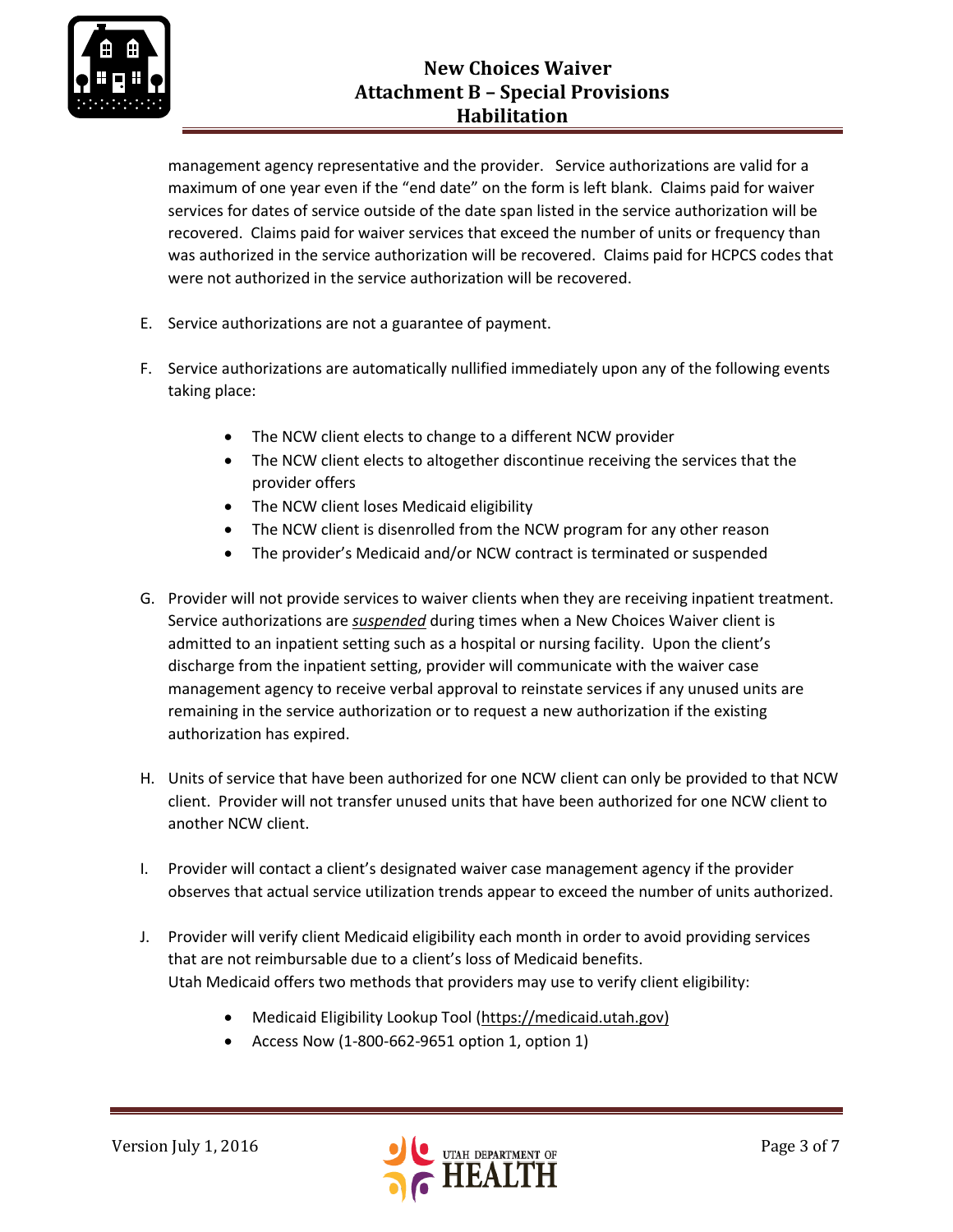

- K. Provider shall not bill Medicaid for services that were not actually provided or for services that the provider anticipates providing to a client in the near or distant future.
- L. Provider shall not bill a client for a missed or canceled appointment unless the client or the client's legal representative has signed a written cancelation policy which expressly allows the provider to charge the client for missed or canceled appointments.
- M. Provider will not engage in unsolicited direct marketing activities to prospective NCW clients. Marketing strategies shall be limited to mass outreach and advertisements. Provider will not approach prospective NCW clients or their representatives unless the client or representative explicitly requests information from the provider. Provider shall refrain from offering incentives or other enticements to persuade a prospective NCW client to choose the provider for waiver services. Provider shall not enter into incentive or kick-back agreements with waiver case management agencies or otherwise entice the case management agency to influence or limit a NCW client's freedom to choose their own service providers. Provider may not require NCW clients to select a certain waiver or non-waiver provider for other services listed on the personcentered care plan.
- N. Provider will document each service encounter. At a minimum each service encounter record should include:
	- The client's first and last name
	- The date of service for each service encounter
	- The start and end times for each service provided
	- The services provided by service title
	- Notes describing the service encounter
	- The name of the individual who performed the service
	- The signature of the individual(s) who performed the service(s) or who can attest to the completion of the service(s).
- O. Provider will abide by the policies and procedures outlined in the NCW Provider Manual and to stay apprised of policy updates and changes regarding Medicaid and the NCW program. If this agreement is ever found to be in conflict with the NCW Provider Manual, the NCW Provider Manual will take precedence over this agreement. The NCW Provider Manual is posted on the Utah Medicaid website: [https://medicaid.utah.gov](https://medicaid.utah.gov/)
- P. Provider will review the Medicaid Information Bulletins (MIBs) and stay apprised of policy updates and changes regarding Medicaid and the NCW program. The MIB is the tool that the Utah Department of Health, Division of Medicaid and Health Financing uses to disseminate such information to providers and stakeholders. The MIB is published quarterly or more frequently as needed. To subscribe to the Newsletter or to view the MIB releases, visit the Medicaid website: [https://medicaid.utah.gov](https://medicaid.utah.gov/)

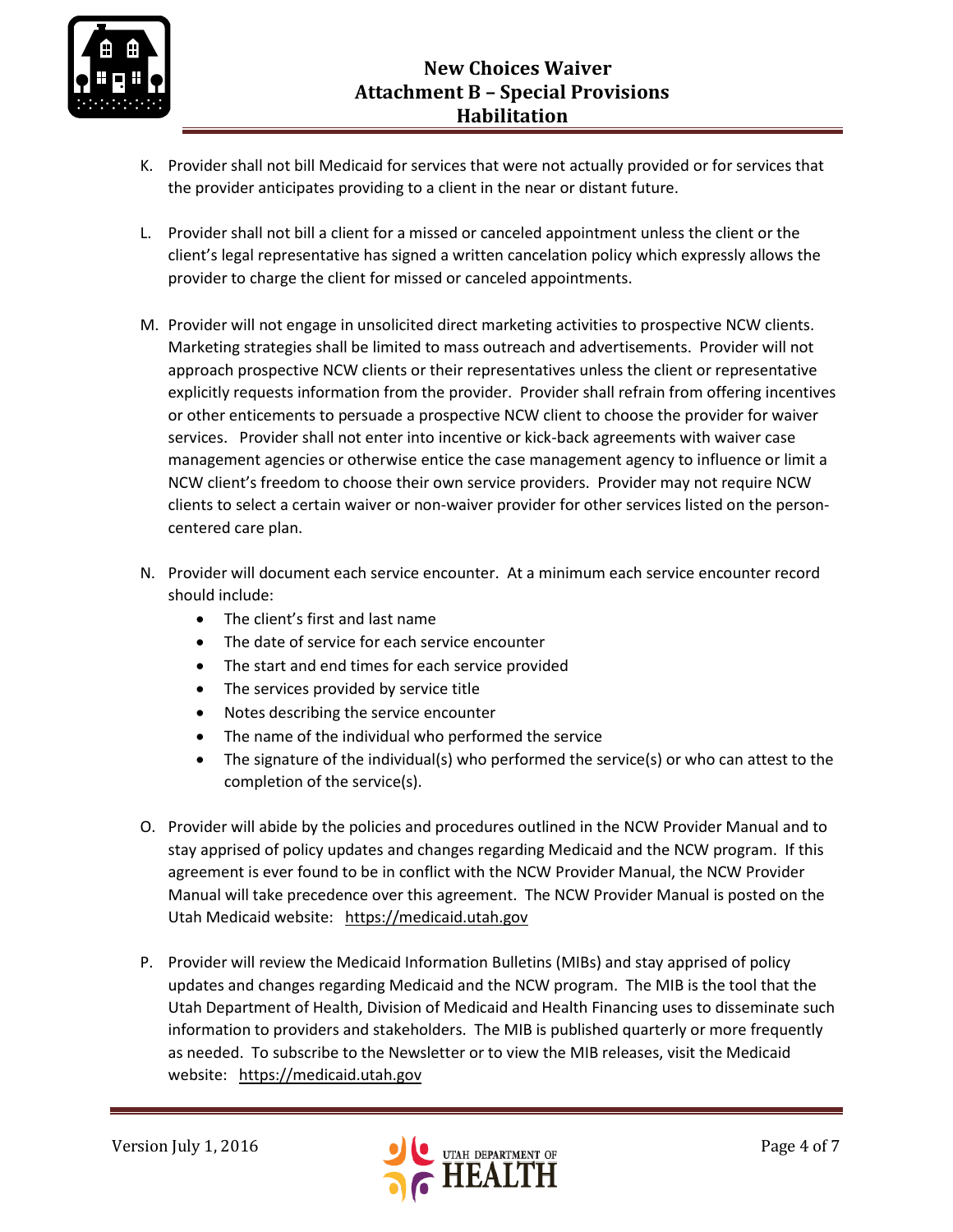

- Q. If the provider has Medicare and/or Medicaid certification and loses Medicare and/or Medicaid certification, the provider's New Choices Waiver contract shall also be terminated effective the same day as the termination of the Medicare and/or Medicaid certification. The provider will notify the New Choices Waiver Program Office within 3 business days of receiving the notification letter from Medicare and/or Medicaid. The provider will make every effort to ensure a safe and orderly transition of all NCW clients to other service providers prior to final termination of their NCW contract.
- R. If the provider is aware that it is about to undergo a change of ownership or otherwise elects to voluntarily terminate their New Choices Waiver contract, the provider shall give at least 30 days advance written notice of the change of ownership or voluntary termination to the New Choices Waiver Program Office. Providers shall assist in ensuring a safe and orderly transition of waiver clients to another service provider prior to termination.
- S. Providers cannot be listed on a person-centered care plan for a NCW client if any of the paid employees of that provider are related to one or both of the assigned NCW case managers by blood or by marriage. If the State Medicaid Agency finds that a conflict of interest is occurring between the provider agency and the case management agency, the provider or the case management agency may be prevented from providing services to that particular client. Exceptions will only be made in remote geographical areas of the state where there are no other willing, qualified providers available to offer the service(s). Only the State Medicaid Agency has authority to approve exceptions to conflict of interest rules.
- T. The State Medicaid Agency may terminate the provider's New Choices Waiver contract after giving the provider 30 days advance written notice for either of the following reasons:
	- 1. The State Medicaid Agency detects a pattern of non-compliance with general Utah Medicaid provider standards,
	- 2. The State Medicaid Agency detects a pattern of non-compliance with NCW policies, procedures and/or provisions listed in this contract.

Examples of conduct that constitutes patterns of non-compliance include but are not limited to:

- Abuse, neglect or exploitation of waiver clients;
- Billing Medicaid in excess of the amount, duration and frequency of services that have been authorized;
- Billing Medicaid for services not provided;
- Inadequate or non-existent record keeping;
- Hiring individual service employees that do not meet the minimum waiver provider qualifications;
- Not maintaining minimum provider qualifications such as required license(s);

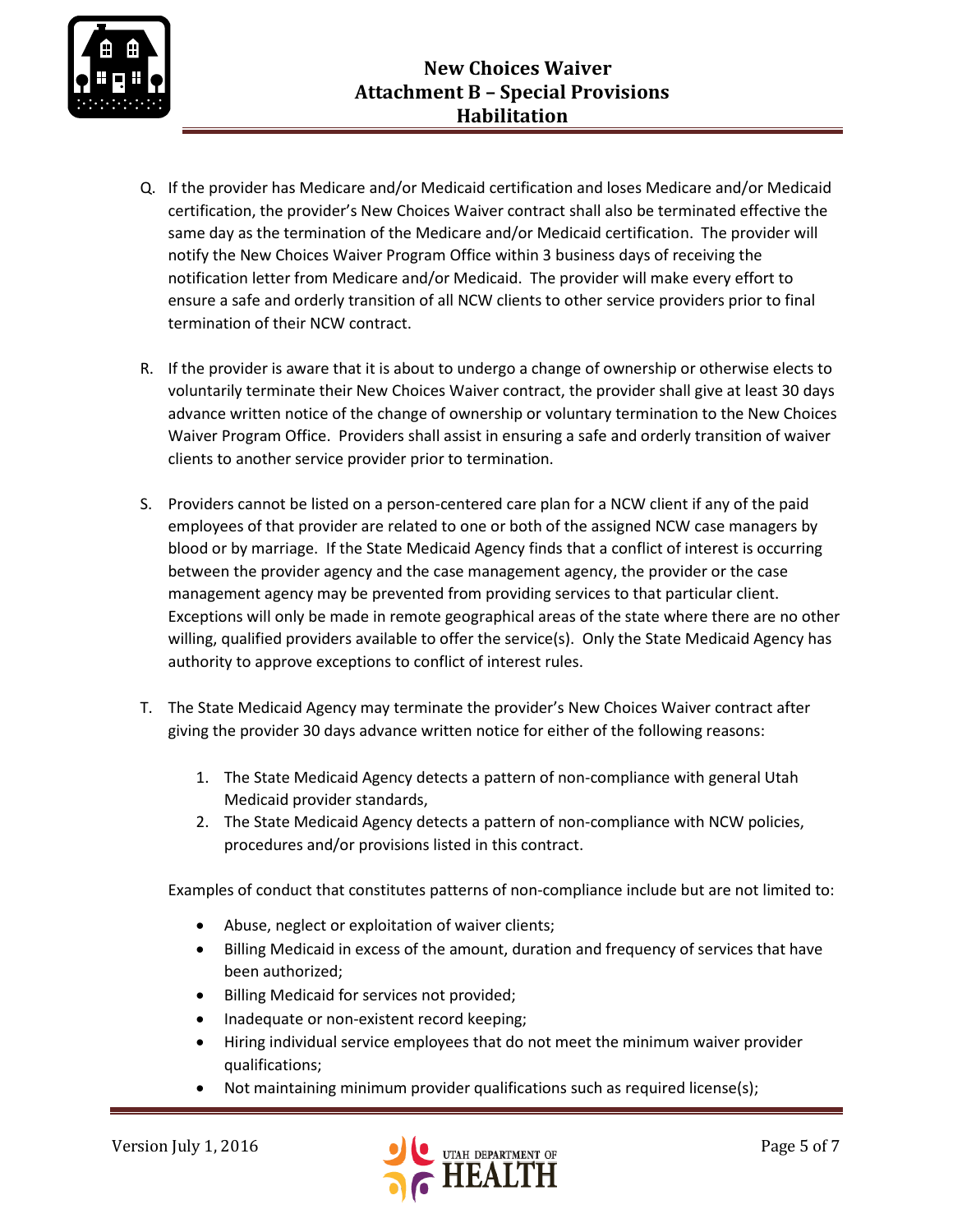

- Acts of direct marketing to prospective or currently enrolled clients or their representatives;
- Acts of coercion or manipulation of client freedom of choice rights;
- Acts of offering or receiving incentives or kick-backs to or from other providers or entities in an effort to manipulate client freedom of choice rights; and/or
- Billing NCW clients or their representatives for services covered by Medicaid.

If the State Medicaid Agency discovers conduct that constitutes a pattern of non-compliance but elects not to terminate the provider's New Choices Waiver contract, the State Medicaid Agency may instead suspend making new referrals to the provider, require the provider to repay any overpayments, complete additional training and/or to submit to additional monitoring activities in order to avoid contract termination. The provider will be given hearing rights for any adverse actions taken by the State Medicaid Agency.

U. All new NCW providers must complete the NCW New Provider Training before the New Choices Waiver Program Office will forward the provider's enrollment application to the next step in the enrollment process. This includes existing providers who experience changes in ownership. NCW New Provider Training is offered one time each month and is located at the Utah Department of Health, 288 N. 1460 W., Salt Lake City, Utah 84114. To register for the next training please call the NCW Program Office and ask to speak with the NCW Provider Specialist. (800)662-9651, option 6.

After the provider is enrolled, additional training is available if the provider requests it by contacting the NCW program office at the same number listed above.

(The rest of this page is intentionally left blank.)

\_\_\_\_\_\_\_\_\_\_\_\_\_\_\_\_\_\_\_\_\_\_\_\_\_\_\_\_\_\_\_\_\_\_\_\_\_\_\_\_\_\_\_\_\_\_\_\_\_\_\_\_\_\_\_\_\_\_\_\_\_\_\_\_\_\_\_\_\_\_\_\_\_\_\_\_\_\_\_\_\_\_